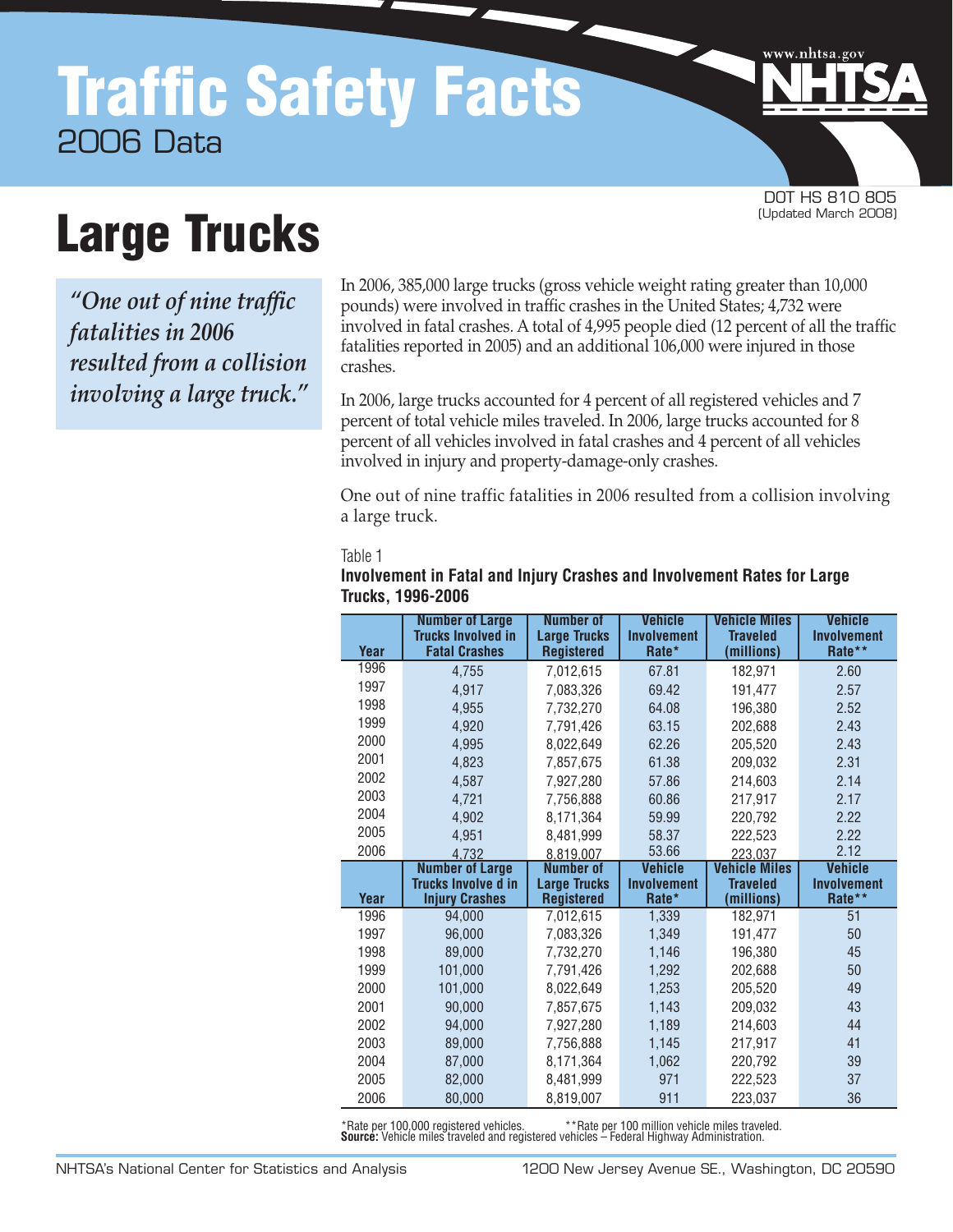Of the fatalities that resulted from crashes involving large trucks, 75 percent were occupants of another vehicle, 8 percent were non occupants, and 16 percent were occupants of a large truck.

Of the injuries that resulted from crashes involving large trucks, 76 percent were occupants of another vehicle, 2 percent were non occupants, and 22 percent were occupants of a large truck.

#### Table 2

|  | Fatalities and Injuries in Crashes Involving Large Trucks, 2006 |  |  |  |  |  |  |
|--|-----------------------------------------------------------------|--|--|--|--|--|--|
|--|-----------------------------------------------------------------|--|--|--|--|--|--|

| <b>Type of Fatality</b>                                                 | <b>Number</b> | <b>Percentage of Total</b> |
|-------------------------------------------------------------------------|---------------|----------------------------|
| <b>Occupants of Large Trucks</b>                                        | 805           | 16                         |
| - Single-Vehicle Crashes                                                | 499           | 10                         |
| - Multiple-Vehicle Crashes                                              | 306           | 6                          |
| Occupants of Other Vehicles in Crashes<br><b>Involving Large Trucks</b> | 3,766         | 75                         |
| Non occupants (Pedestrians, Pedalcyclists, etc)                         | 424           | 8                          |
| Total                                                                   | 4,995         | 100                        |
| <b>Type of Injury</b>                                                   | <b>Number</b> | <b>Percentage of Total</b> |
| Occupants of Large Trucks                                               | 23,000        | 22                         |
| - Single-Vehicle Crashes                                                | 11,000        | 10                         |
| - Multiple-Vehicle Crashes                                              | 12,000        | 11                         |
| Occupants of Other Vehicles in Crashes<br><b>Involving Large Trucks</b> | 81,000        | 76                         |
| Non occupants (Pedestrians, Pedalcyclists, etc)                         | 2,000         | 2                          |
| <b>Total</b>                                                            | 106,000       | 100                        |

Large trucks were much more likely to be involved in a fatal multiple-vehicle crash – as opposed to a fatal single-vehicle crash – than were passenger vehicles (82 percent of all large trucks involved in fatal crashes, compared with 60 percent of all passenger vehicles).

In 28 percent of the two-vehicle fatal crashes involving a large truck and another type of vehicle, both vehicles were impacted in the front. The truck was struck in the rear 2.7 times as often as the other vehicle (19 percent and 7 percent, respectively).

#### Table 3

#### **Percentage of Principal Impact Points in Two-Vehicle Fatal Crashes Involving Large Trucks, 2006**

| <b>Impact Point</b> | <b>Impact Point on Other Vehicle</b> |                  |                   |             |              |  |
|---------------------|--------------------------------------|------------------|-------------------|-------------|--------------|--|
| on Large Truck      | <b>Front</b>                         | <b>Left Side</b> | <b>Right Side</b> | <b>Rear</b> | <b>Total</b> |  |
| Front               | 28                                   |                  |                   |             | 64           |  |
| Left Side           |                                      |                  |                   |             | 10           |  |
| <b>Right Side</b>   |                                      |                  |                   |             |              |  |
| Rear                | 18                                   |                  |                   |             | 19           |  |
| <b>Total</b>        | 60                                   | 19               | 14                |             | 100          |  |

*"In 2006, large trucks were 2.7 times more likely than other vehicles to be struck in the rear in two-vehicle fatal crashes."*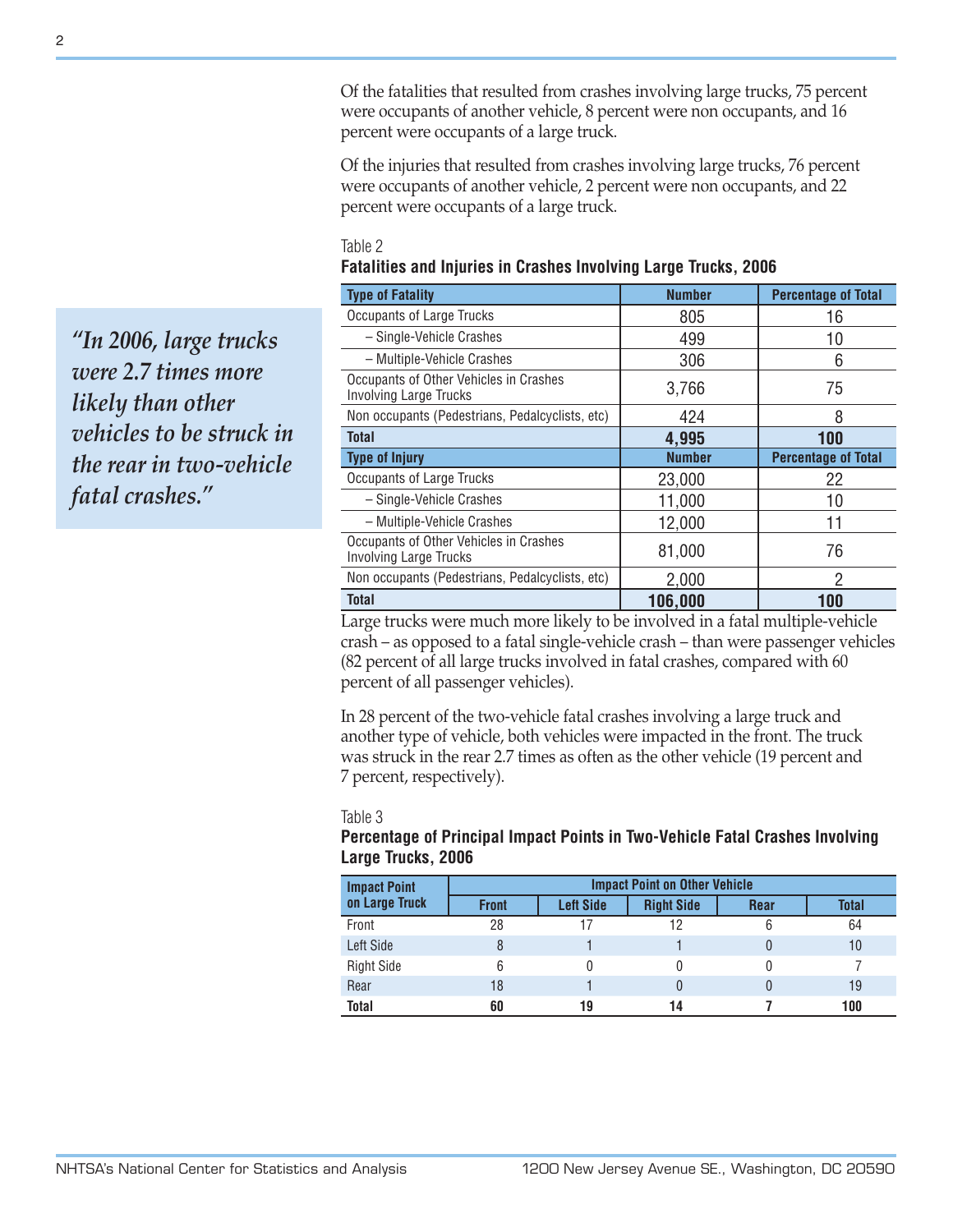In half (51%) of the two-vehicle fatal crashes involving a large truck and another type of vehicle, both vehicles were proceeding straight at the time of the crash. In 9 percent of the crashes, the other vehicle was turning. In 10 percent, either the truck or the other vehicle was negotiating a curve. In 7 percent, either the truck or the other vehicle was stopped or parked in a traffic lane (5% and 2%, respectively).

Most of the fatal crashes involving large trucks occurred in rural areas (62%), during the daytime (66%), and on weekdays (79%). During the week, 74 percent of the crashes occurred during the daytime (6 a.m. to 5:59 p.m.). On weekends, 65 percent occurred at night (6 p.m. to 5:59 a.m.).

The percentage of large-truck drivers involved in fatal crashes who had a blood alcohol concentration (BAC) of .08 grams per deciliter (g/dL) or higher was 1 percent in 2006. For drivers of other types of vehicles involved in fatal crashes in 2006, the percentages of drivers with BAC levels .08 g/dL or higher were 23 percent for passenger cars, 24 percent for light trucks, and 27 percent for motorcycles.

Drivers of large trucks were less likely to have a previous license suspension or revocation than were passenger car drivers (8% and 14%, respectively).

#### Figure 1 **Estimated Proportions of Drivers in Fatal Crashes with BAC .08 g/dL or Greater, 1996-2006**



Nearly one-fourth (24%) of all large truck drivers involved in fatal crashes in 2006 had at least one prior speeding conviction, compared to 19 percent of the passenger car drivers involved in fatal crashes.

*"In 2006, 1 percent of the drivers of large trucks involved in fatal crashes had BAC levels above .08."*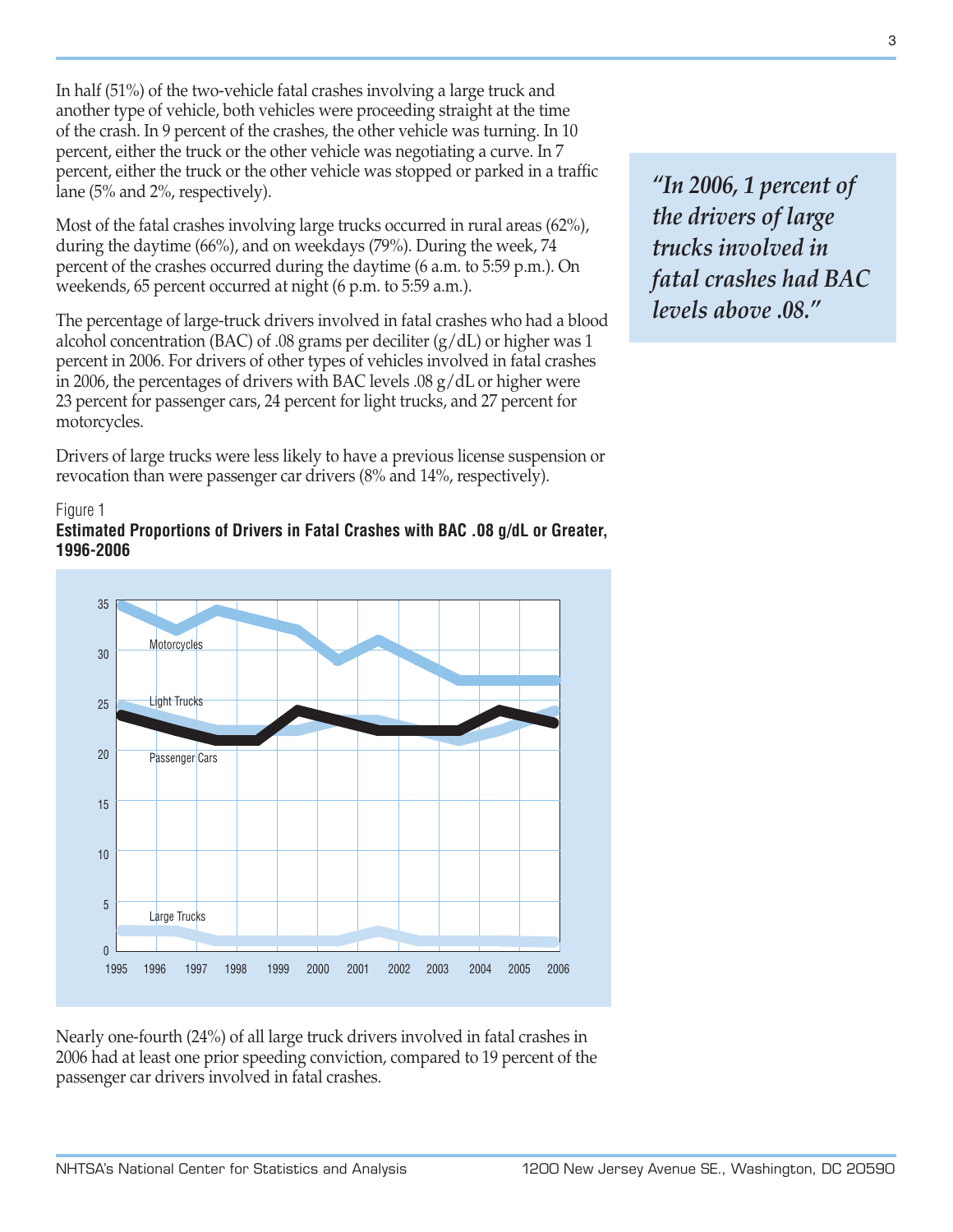*"Drivers of large trucks were less likely to have a previous license suspension or revocation than were passenger car drivers."*

#### Figure 2 **Previous Driving Records of Drivers Involved in Fatal Traffic Crashes, by Type of Vehicle, 2006**



## **For more information:**

Information on traffic fatalities is available from the National Center for Statistics and Analysis, NVS-421, 1200 New Jersey Avenue SE., Washington, DC 20590. NCSA can be contacted on 800-934-8517. Fax messages should be sent to 202-366-7078. General information on highway traffic safety can be accessed by Internet users at [www.nhtsa.gov/portal/site/nhtsa/ncsa](http://www.nhtsa.gov/portal/site/nhtsa/ncsa). To report a safety-related problem or to inquire about motor vehicle safety information, contact the Vehicle Safety Hotline at 888-327-4236.

Other fact sheets available from the National Center for Statistics and Analysis are *Overview, Alcohol, African American, Bicyclists and Other Cyclists* (formerly titled *Pedalcyclists*), *Children, Hispanic, Motorcycles, Occupant Protection, Older Population, Pedestrians, Race and Ethnicity, Rural/Urban Comparisons, School Transportation-Related Crashes, Speeding, State Alcohol Estimates, State Traffic Data,* and *Young Drivers.* Detailed data on motor vehicle traffic crashes are published annually in *Traffic Safety Facts: A Compilation of Motor Vehicle Crash Data from the Fatality Analysis Reporting System and the General Estimates System.* The fact sheets and annual Traffic Safety Facts report can be accessed online at [www-nrd.nhtsa.dot.gov/CMSWeb/index.aspx.](http://www-nrd.nhtsa.dot.gov/CMSWeb/index.aspx)